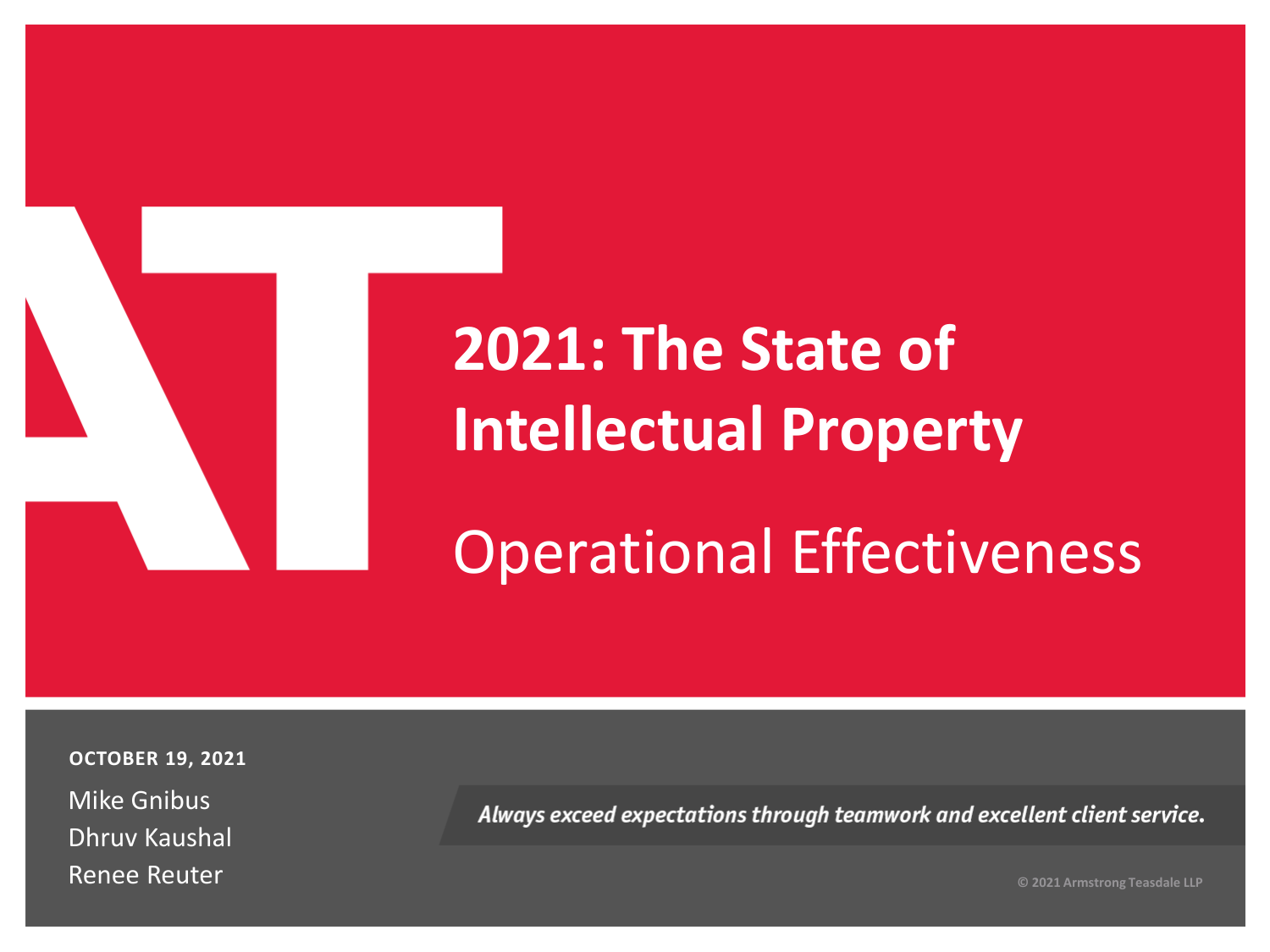





- $\blacksquare$  **In partnership with the Association of Corporate Counsel (ACC), Armstrong Teasdale launched a survey designed to identify key trends and challenges within the intellectual property space.**
- **Responses were accepted through June 30, 2021.**

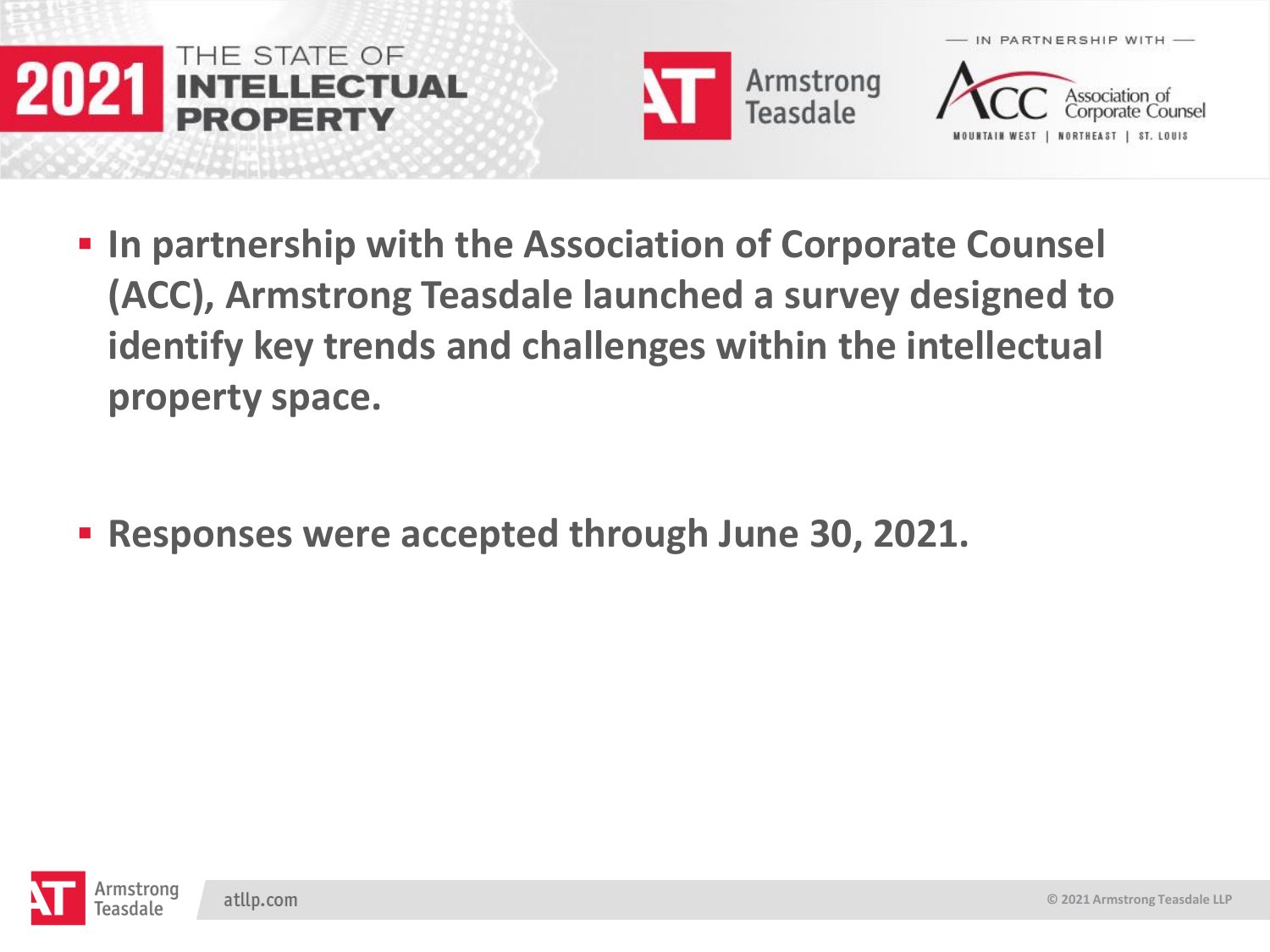#### THE STATE OF 2021 **INTELLECTUAL PROPERTY**



Association of<br>Corporate Counsel

IN PARTNERSHIP WITH -

NORTHEAST | ST. LOUIS **MOUNTAIN WEST** 



atllp.com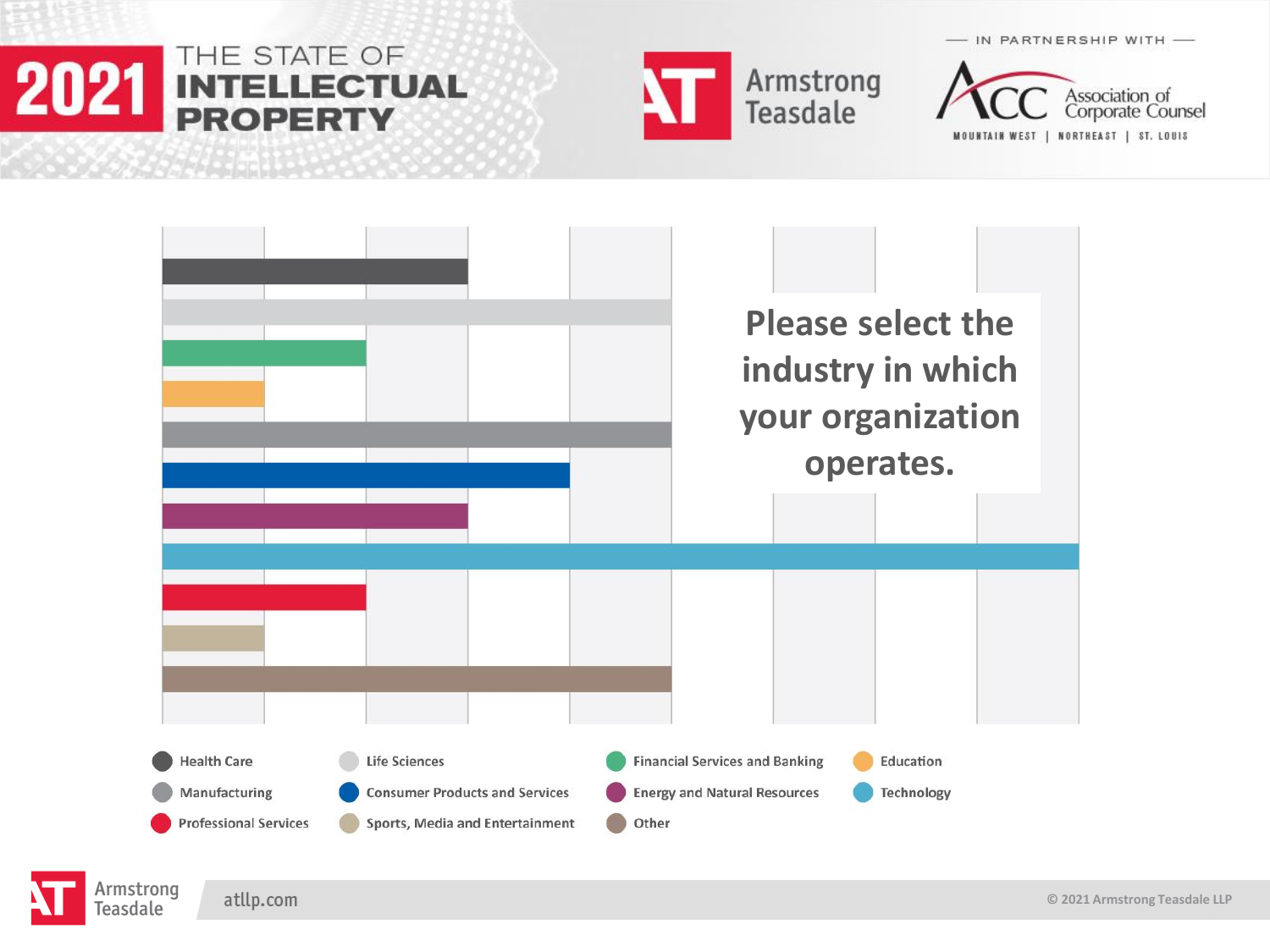





#### **How many employees does your organization have globally?**





atllp.com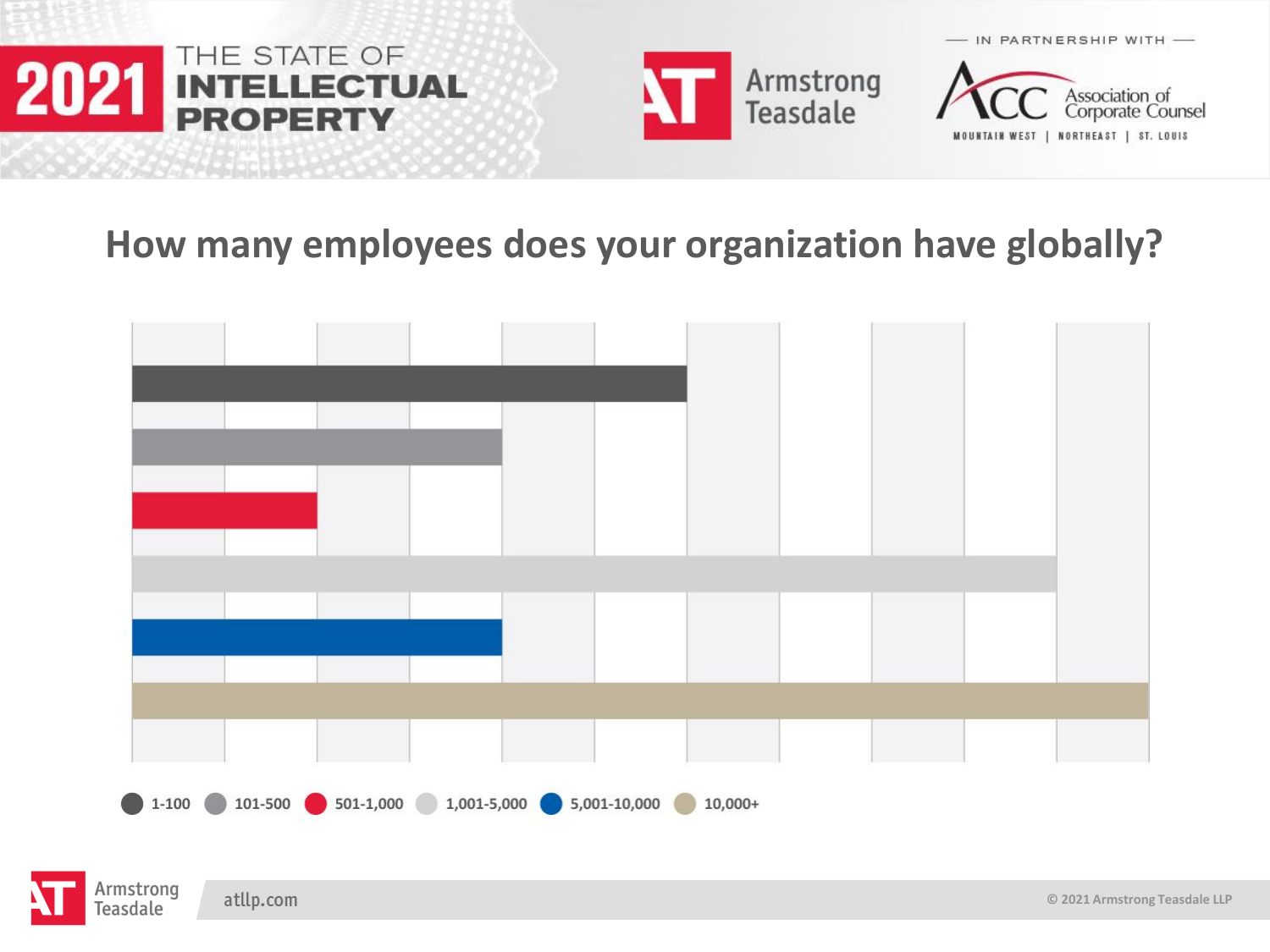

leas





#### **How does your organization measure the effectiveness of its IP efforts?**

|                                    | Numerical benchmarks (e.g., # of apps filed, granted, etc.) |  |  |  |  |                             |           |  |  |  | Financial benchmarks (e.g., performance relative to budget) |  |  |  |                               |  |
|------------------------------------|-------------------------------------------------------------|--|--|--|--|-----------------------------|-----------|--|--|--|-------------------------------------------------------------|--|--|--|-------------------------------|--|
| Big data / patent informatics      |                                                             |  |  |  |  | N/A, we do not measure this |           |  |  |  |                                                             |  |  |  |                               |  |
| Other                              |                                                             |  |  |  |  |                             | Undefined |  |  |  |                                                             |  |  |  |                               |  |
| Armstrong<br>atllp.com<br>easdale. |                                                             |  |  |  |  |                             |           |  |  |  |                                                             |  |  |  | © 2021 Armstrong Teasdale LLP |  |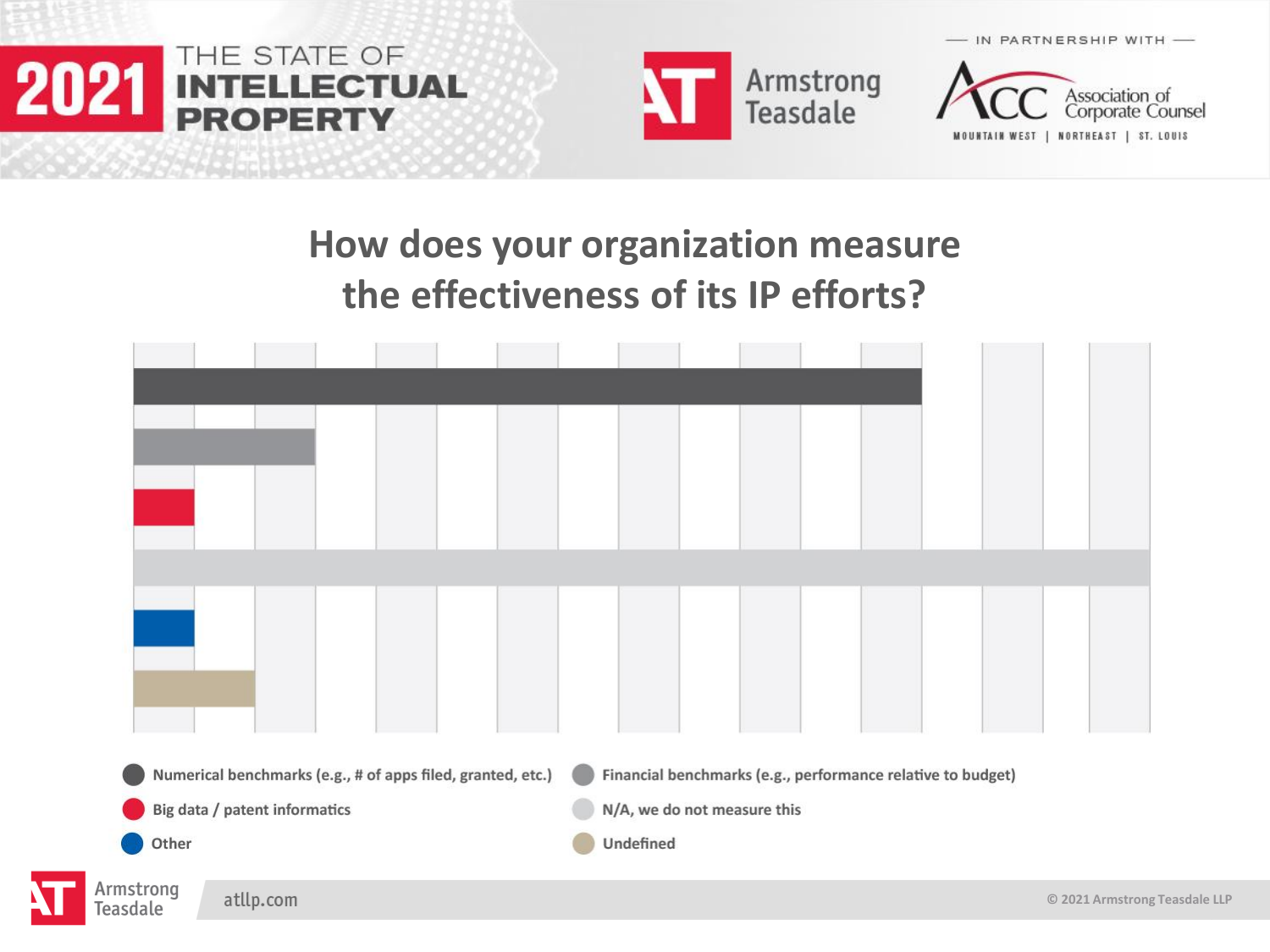





### **Does your organization use an IP docketing or information system?**



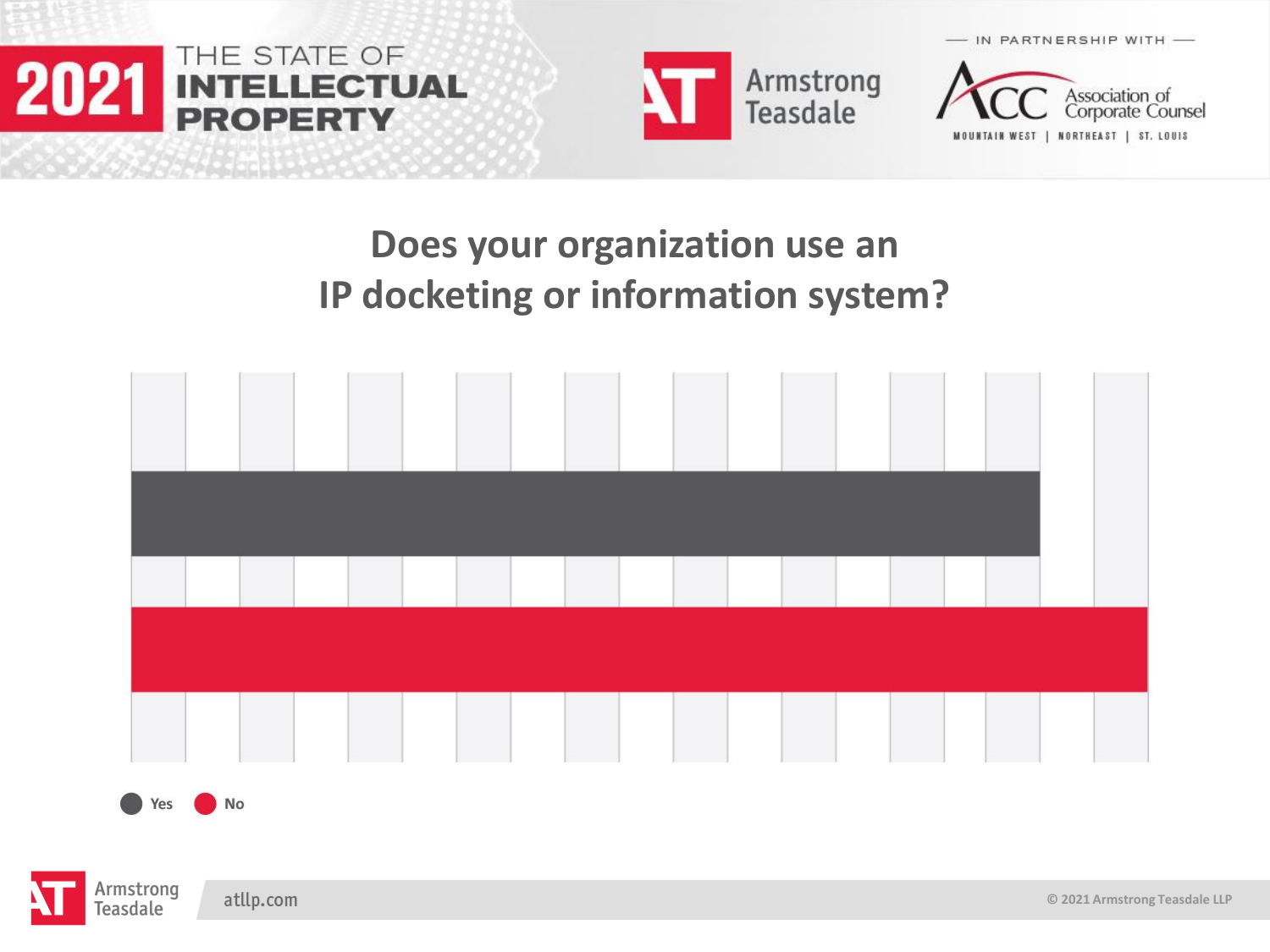





#### **Does your organization use any data analysis tools or artificial intelligence to automate or support IP management decisions?**



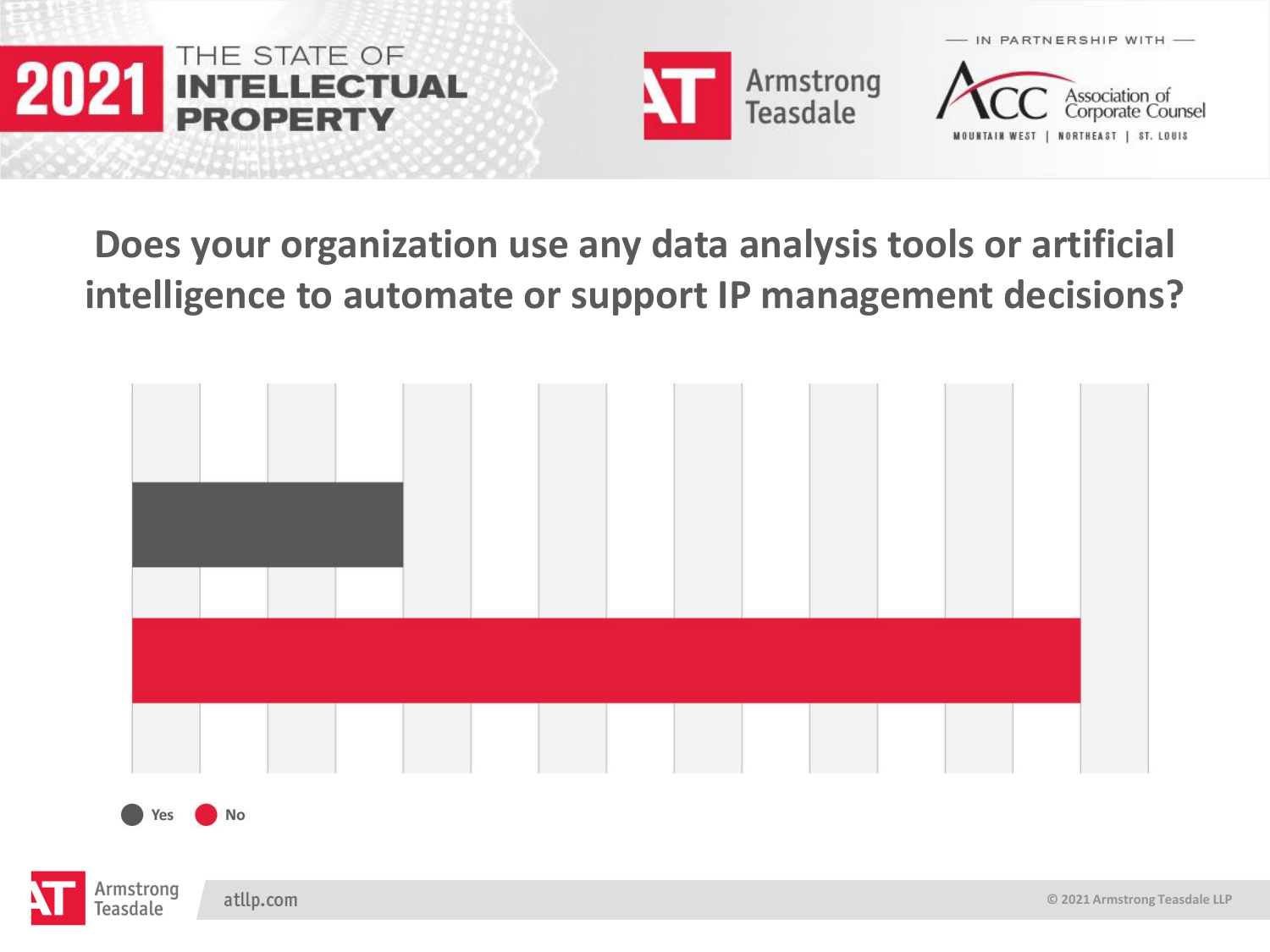# **Operational Effectiveness**

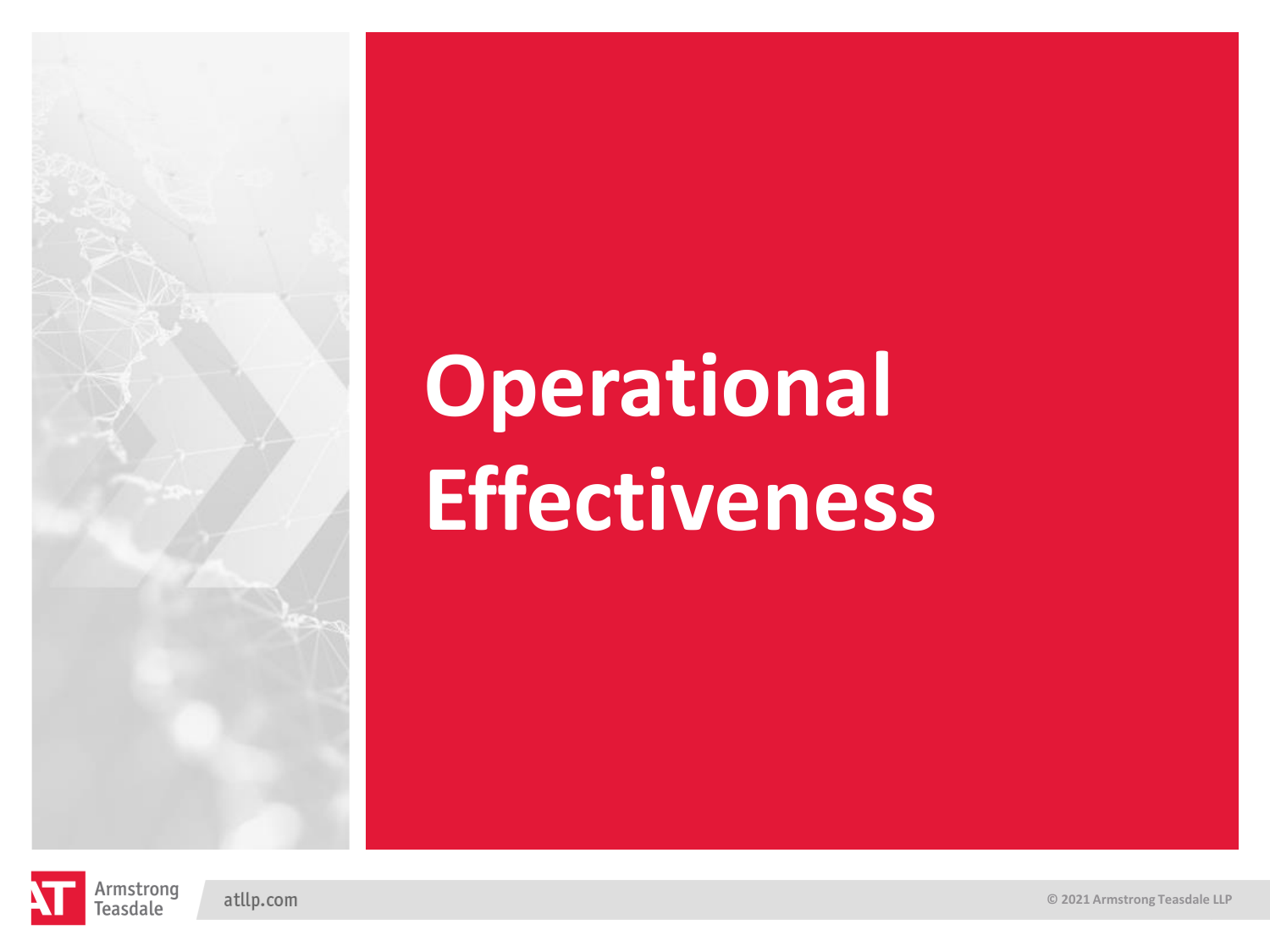### **Measuring and Communicating Operational Effectiveness**

- **Why is measuring important**
	- Intellectual property (IP) is a significant investment
	- Someone will ask…
	- Enabling the IP culture and vision
	- Defining success
- **Key attributes**
	- Objective
	- Aligned
	- Approved
	- Delivered in the language of the audience



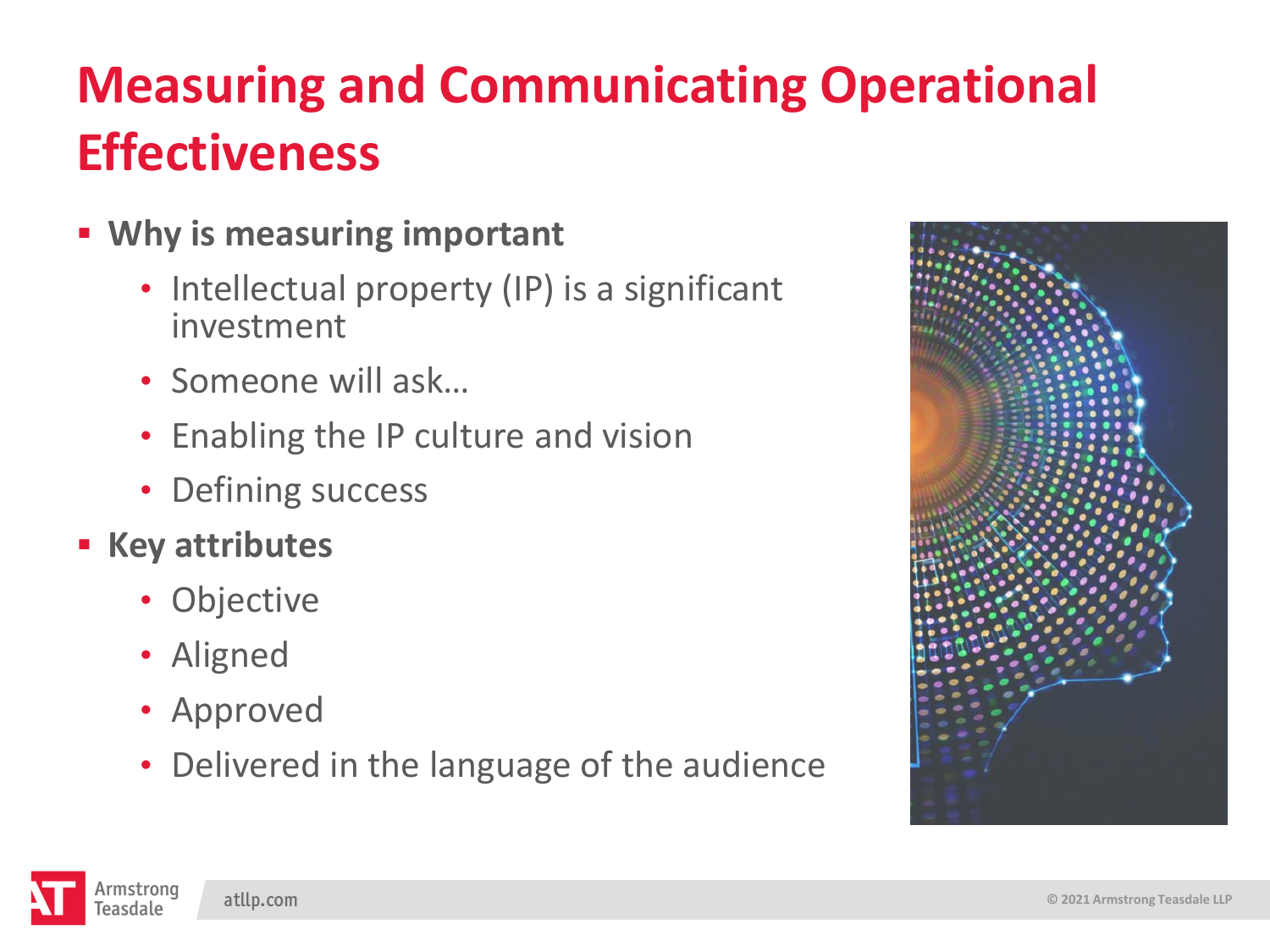### **Measuring Operational Effectiveness – Trademarks**

- **E** Background
- **Developing the metrics and coordinating with stakeholders**
- **Trademark spend and focus in alignment with five-year strategy**
- **Communicating to stakeholders**
- **Revisit and revise the strategy**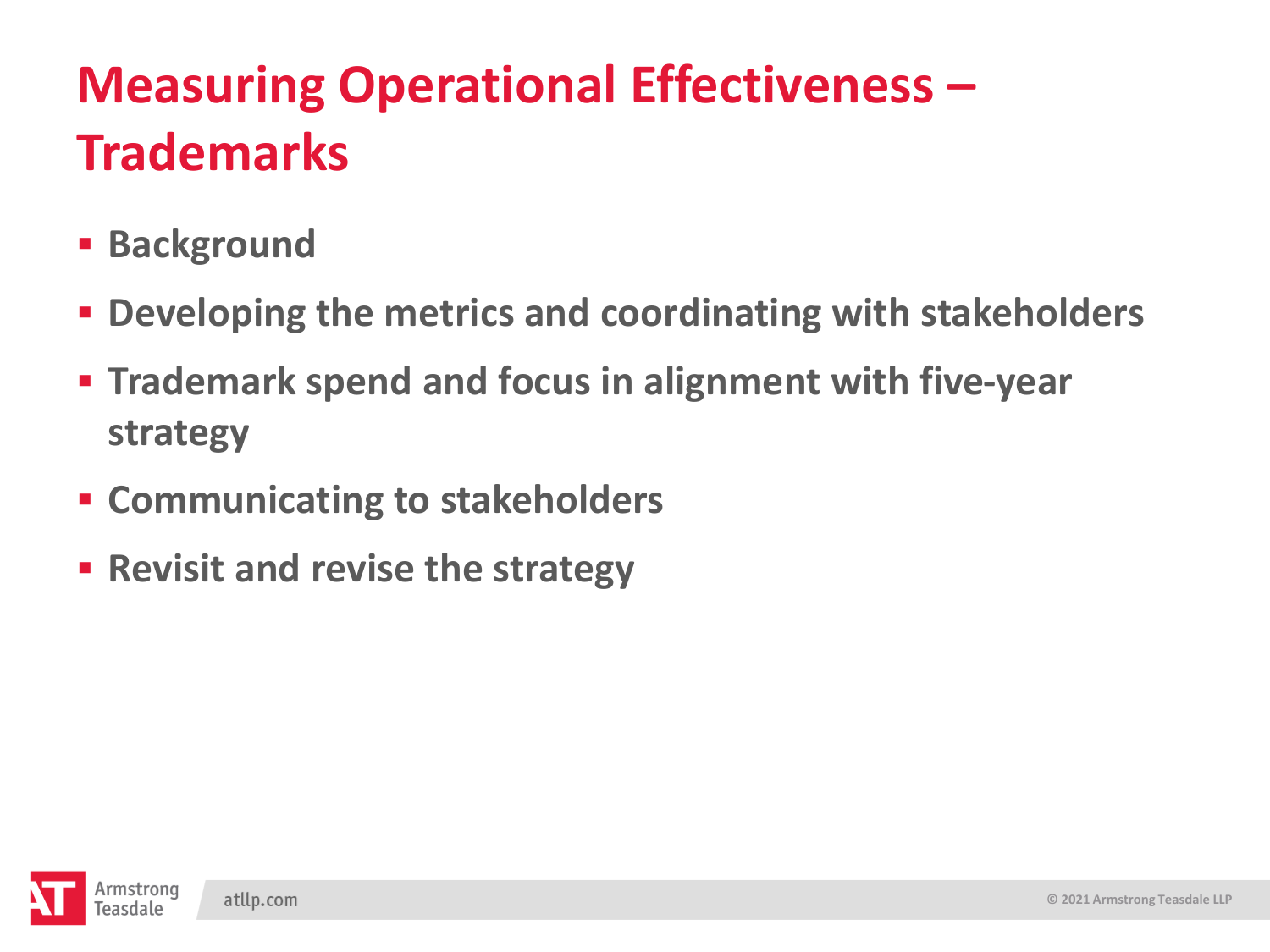### **Measuring Operational Effectiveness – Large Corporations**

- **Defining the company's IP culture**
	- Not all divisions/subsidiary culture are the same
	- Develop a common set
	- Develop metrics of specific interest
- **Metrics of interest**
	- Examples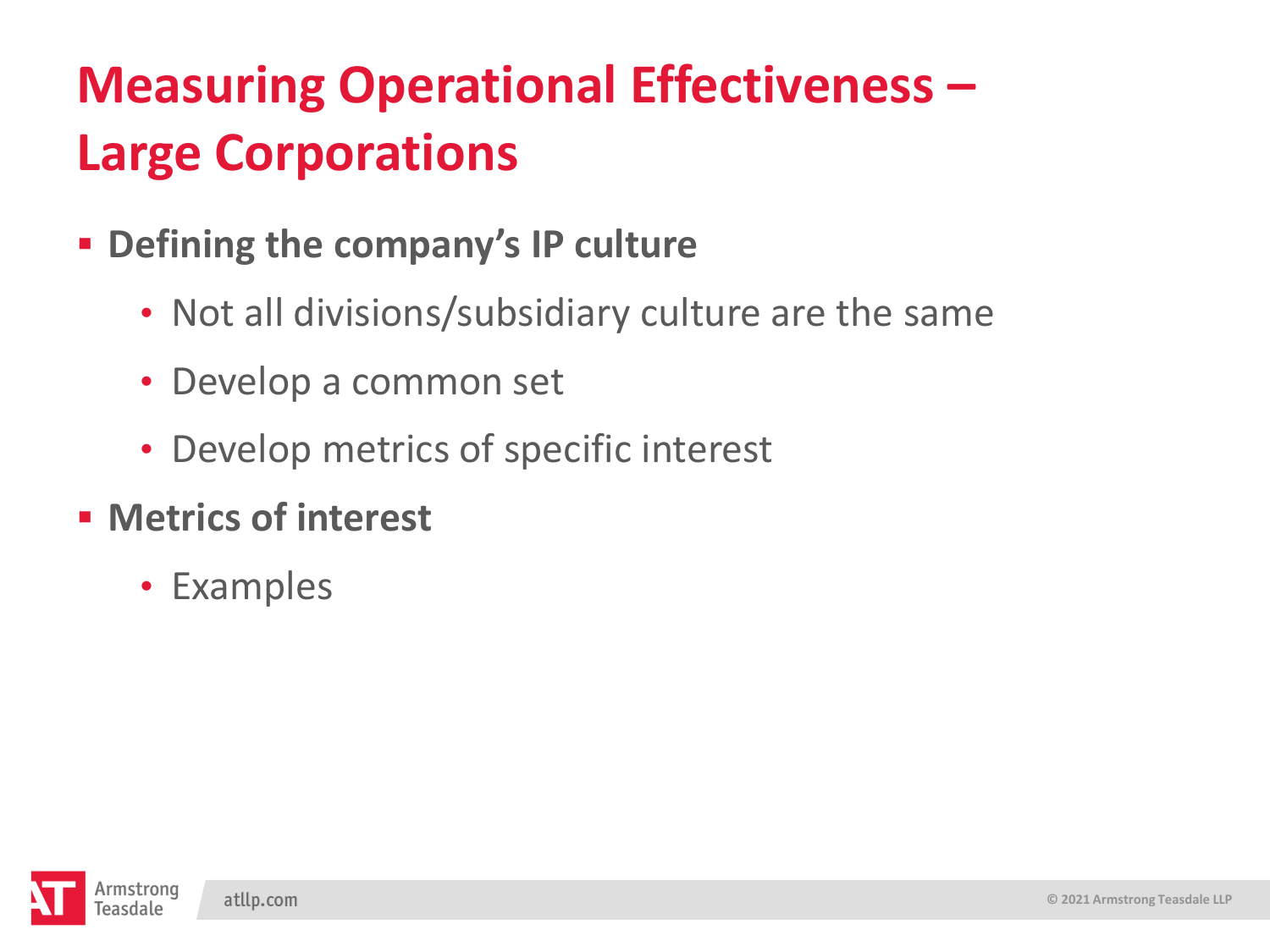### **Measuring Operational Effectiveness – Startup Environment**

- **Develop IP culture**
	- At executive level and technology team
- **Performance against calendar**
- **Revisit and revise**

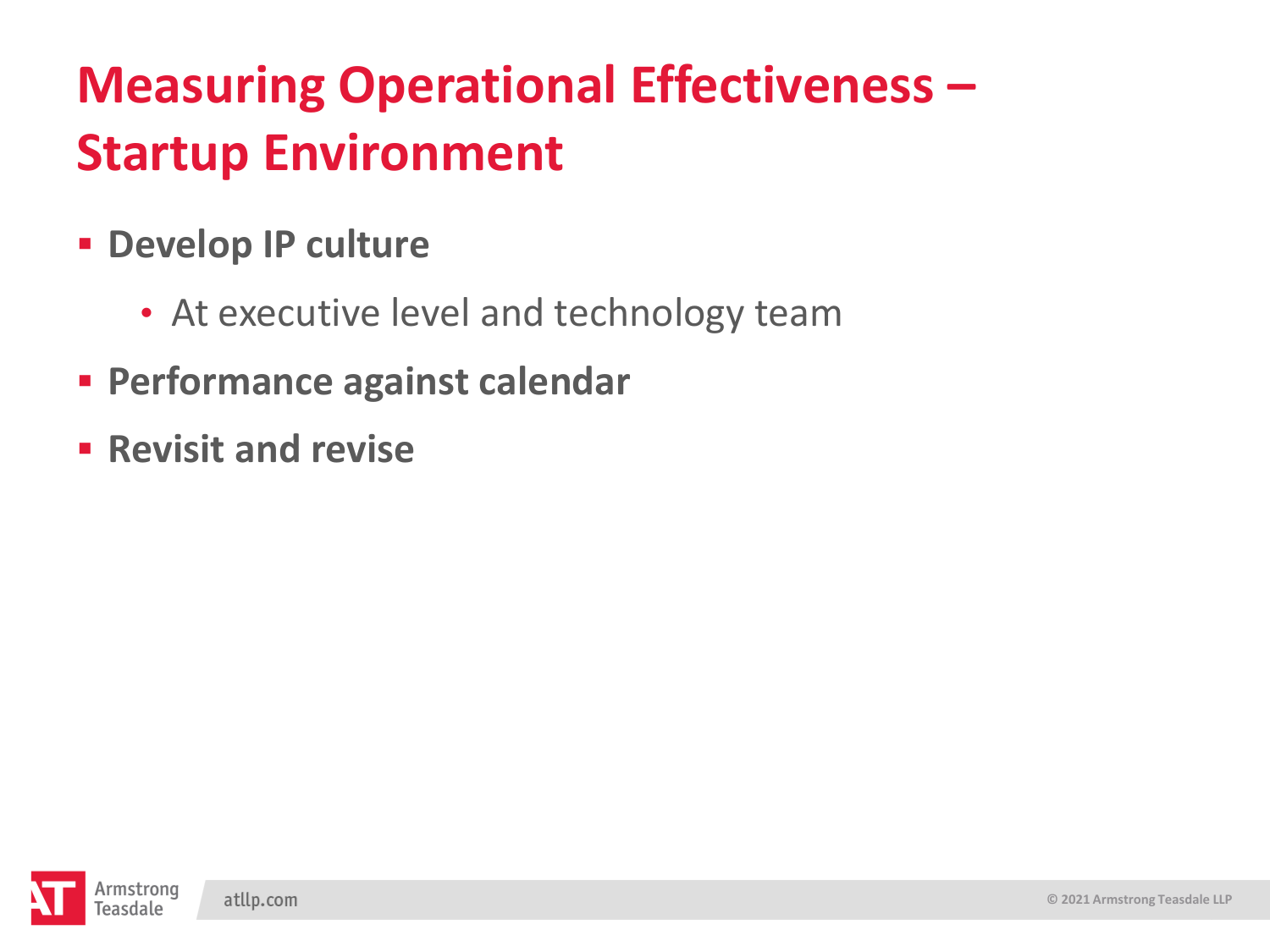# **Data Reporting/Metrics**

- **Need data to drive reporting/metrics and enforcement and defense of IP rights**
- **EXTERF III Determining what data is needed today and in the future** 
	- Scalable
	- Be visionary
- **What will be captured?**
	- Memories fade, people move on to new roles
	- Memorialize decision-making process
	- Dates of first use, markets of use, samples of use, marketing costs
	- Patent costs

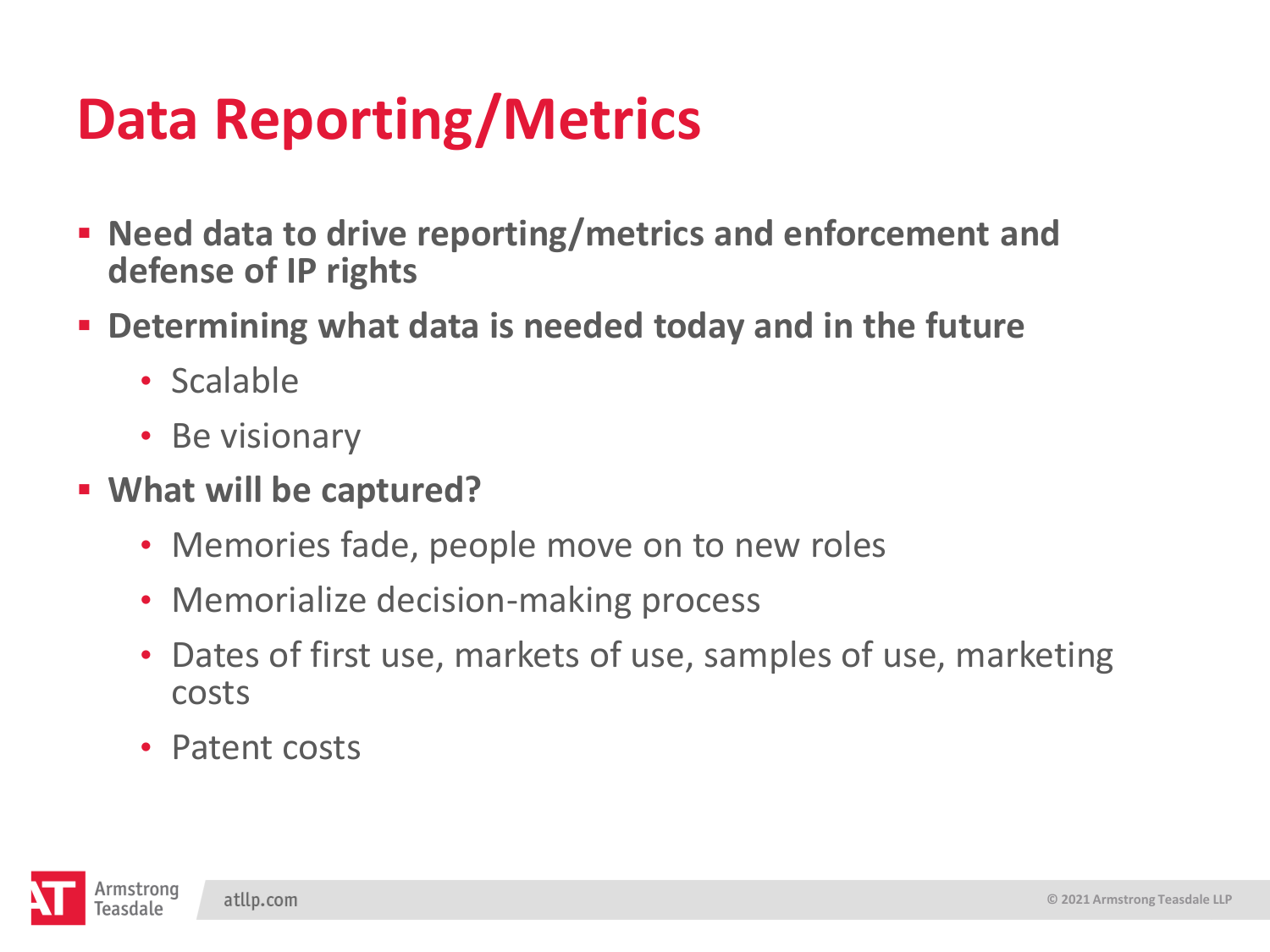## **Data Sets and Management**

- **Building an accurate data set** 
	- Who enters
	- What is the process
- **Project management – workflow tools** 
	- A push to the stakeholders
- **System-dependent, not person-dependent**

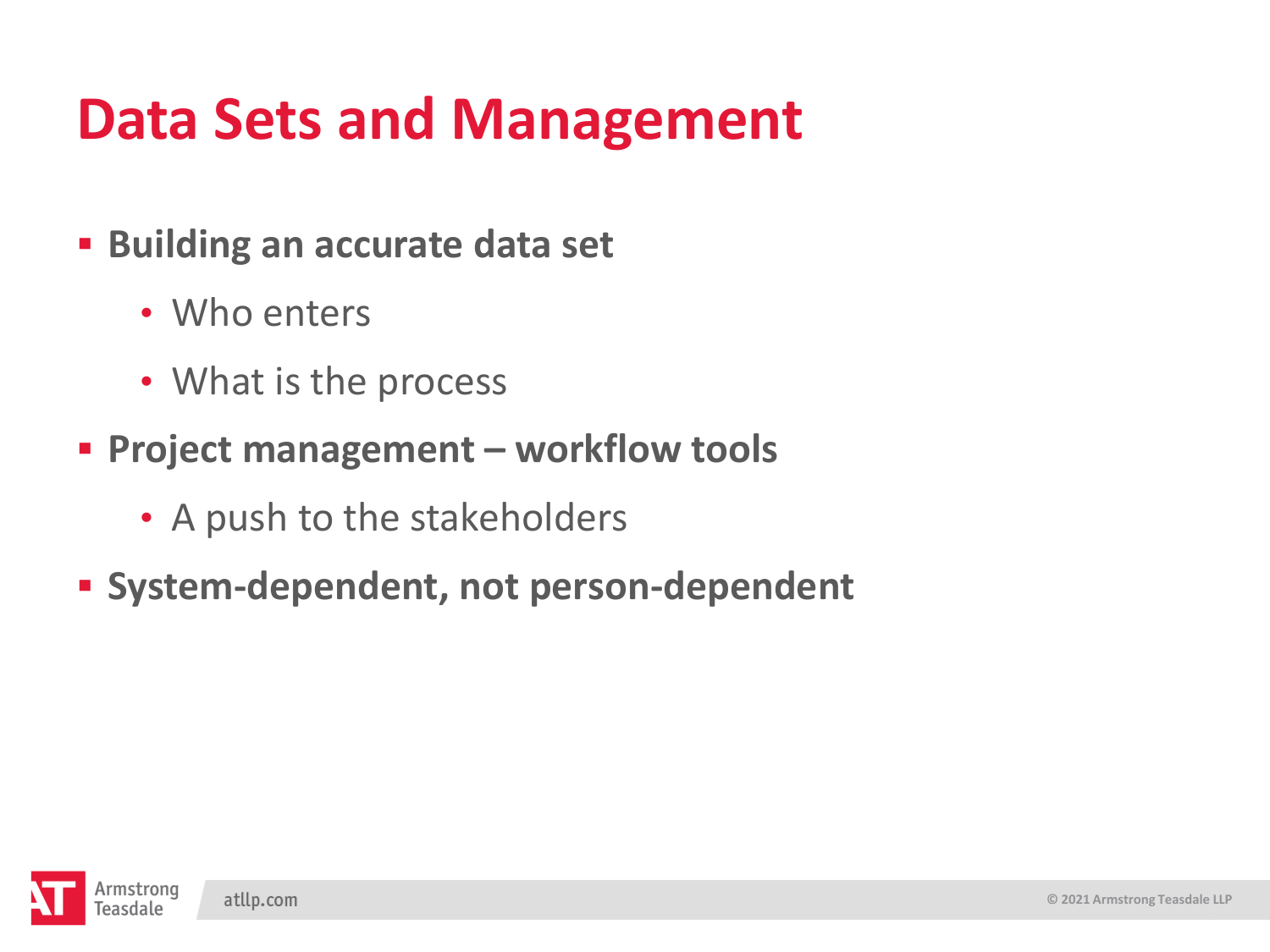### **Data Outputs**

- **Packaging the information in alignment with the recipient**
- **Define outputs tailored to different stakeholders**
- **Define a thoughtful rhythm of reporting** 
	- What the stakeholder wants/needs

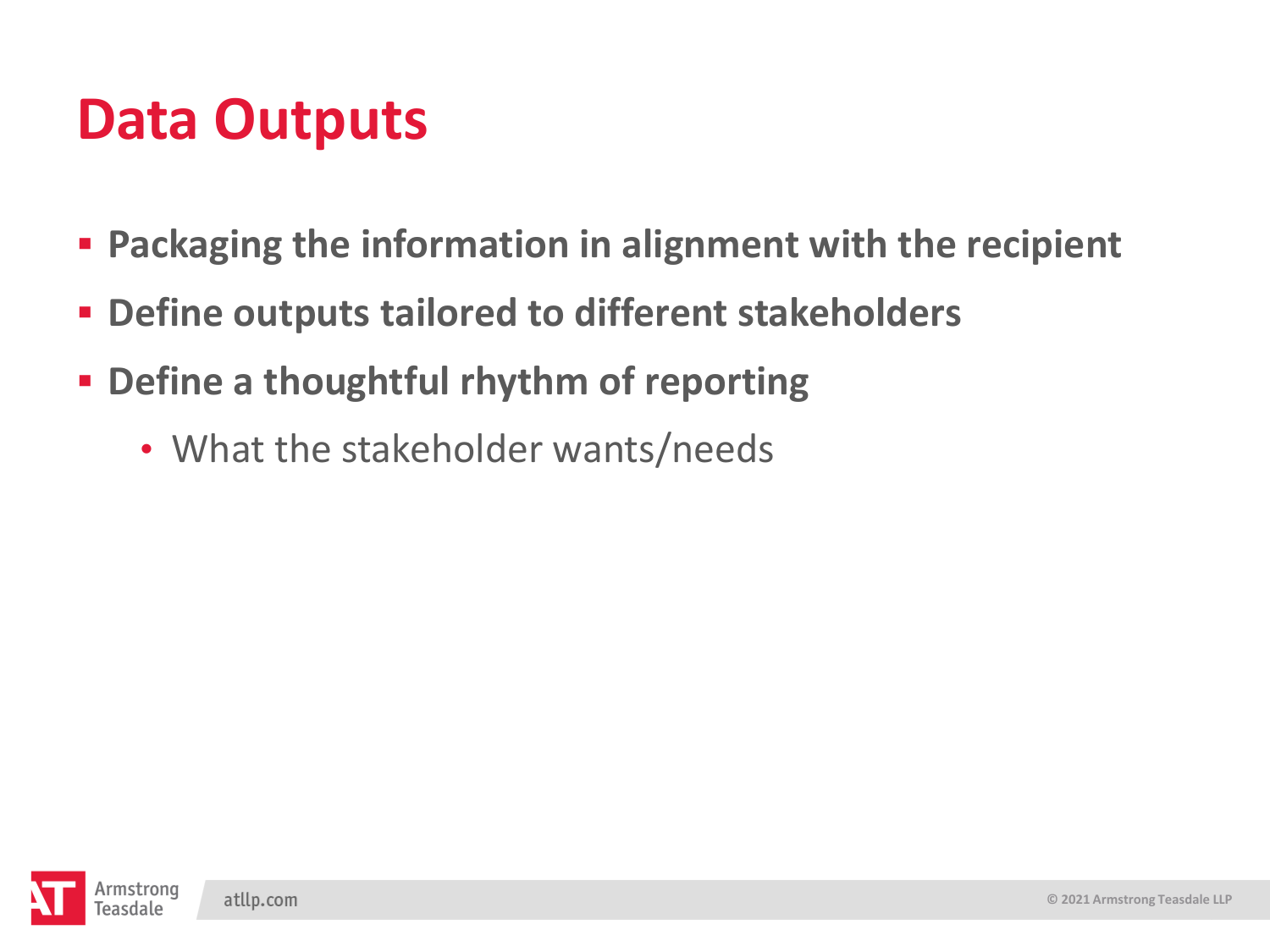

#### **[Renee M. Reuter,](https://www.armstrongteasdale.com/renee-reuter/) Senior Counsel**

#### **314.342.8043 | rreuter@atllp.com**

Renee has nearly 20 years of experience in-house, leading intellectual property programs for one of the country's largest private companies. Her skill set is rooted in trademark practice, though her experience also extends to contested marks and litigation. Renee's past experience includes advising clients at all levels of management on trademark, copyright and domain name matters, from selecting new marks to developing registration, renewal and enforcement strategies, in more than 100 countries and jurisdictions around the world. She has led registration, licensing watch and enforcement programs; provided strategic counsel for proposed trademarks and portfolios; and led due diligence and transition efforts for IP assets in the context of deals and acquisitions. She has advised on online brand protection, including social media and e-commerce matters, as well as registered and overseen portfolios with extensive domain name ownership.



#### **[Dhruv Kaushal, Ph.D.,](https://www.armstrongteasdale.com/dhruv-kaushal/) Partner**

#### **617.824.5135 | dkaushal@atllp.com**

Dhruv has more than a decade of experience serving as strategic counsel to life sciences clients in patent matters and technology transactions. Drawing on a diverse background in private practice and as a research scientist, in-house legal counsel and a member of the founding team of a cell therapy startup, Dhruv helps clients understand and manage the full scope of intellectual property-driven challenges facing their businesses. Clients ranging from small biotech startups to Fortune 500 companies look to Dhruv as a thought partner in protecting innovations, managing third-party intellectual property risk and facilitating transactions involving intellectual property assets. His practice encompasses patent preparation and prosecution, patent portfolio management, analyses of patent scope and validity, patent landscapes and white-space, new product clearance and preparation of formal opinions of counsel on invalidity or noninfringement, negotiation and drafting of licenses and other IP-focused commercial agreements, providing IP support for M&A and financing transactions, and post-grant patent proceedings before the USPTO.



#### **[Michael M. Gnibus,](https://www.armstrongteasdale.com/michael-gnibus/) Partner**

#### **212.209.4442 | mgnibus@atllp.com**

Michael has substantial experience preparing and prosecuting patents for a variety of industries and global markets. Having held various leadership roles at some of the world's most innovative companies, Michael is uniquely positioned to guide clients in maximizing the commercial impact potential of their IP assets. With Michael's deep domain knowledge and significant in-house experience serving as patent counsel for a technically diverse group of global businesses, he is able to effectively partner with clients to develop patent filing and review practices and methodologies that yield commercially impactful patent portfolios. He is also able to assess and enhance clients' patent operations/processes to measurably improve their efficiency and productivity.

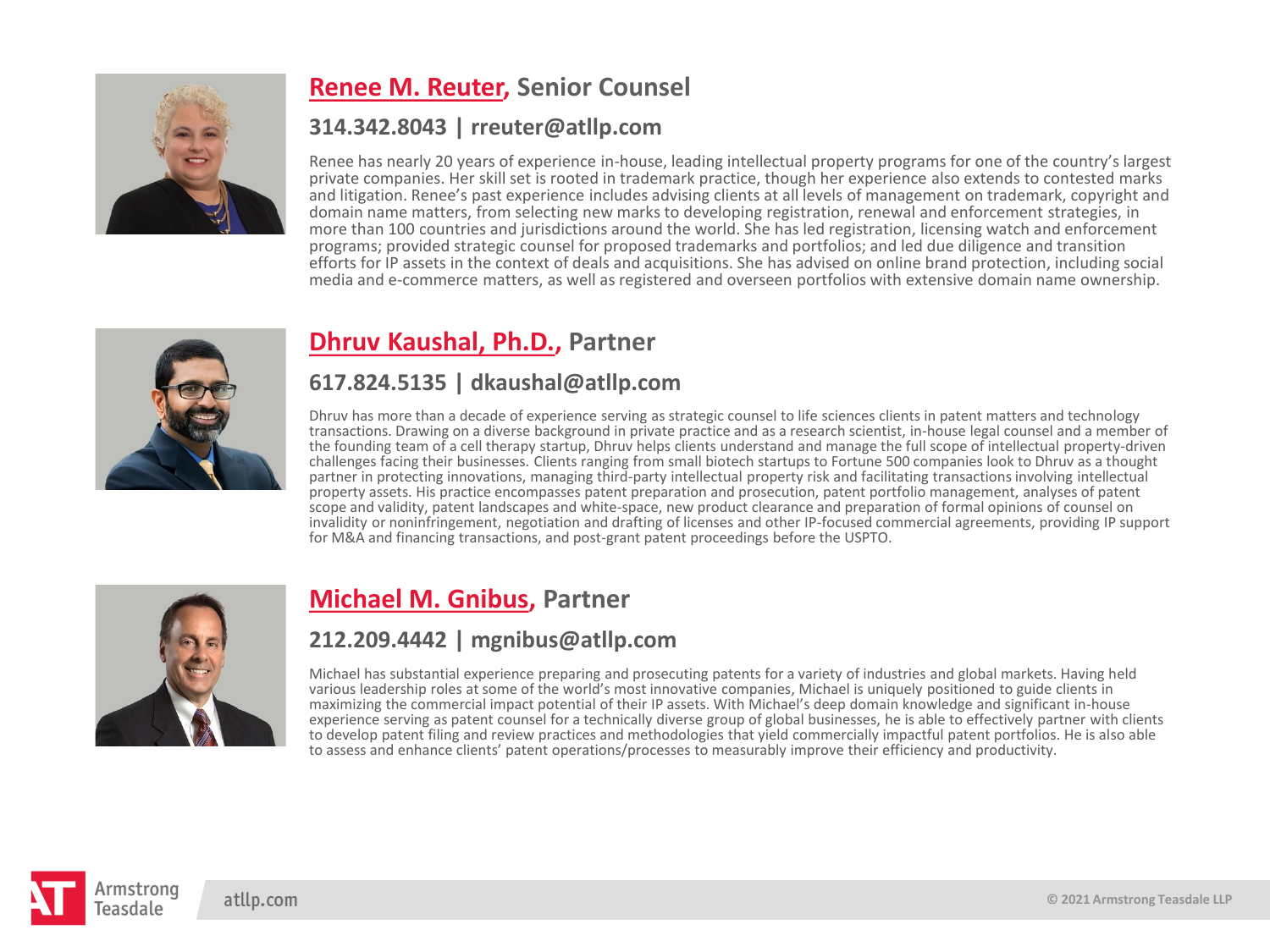# **Questions?**



**© 2021 Armstrong Teasdale LLP**